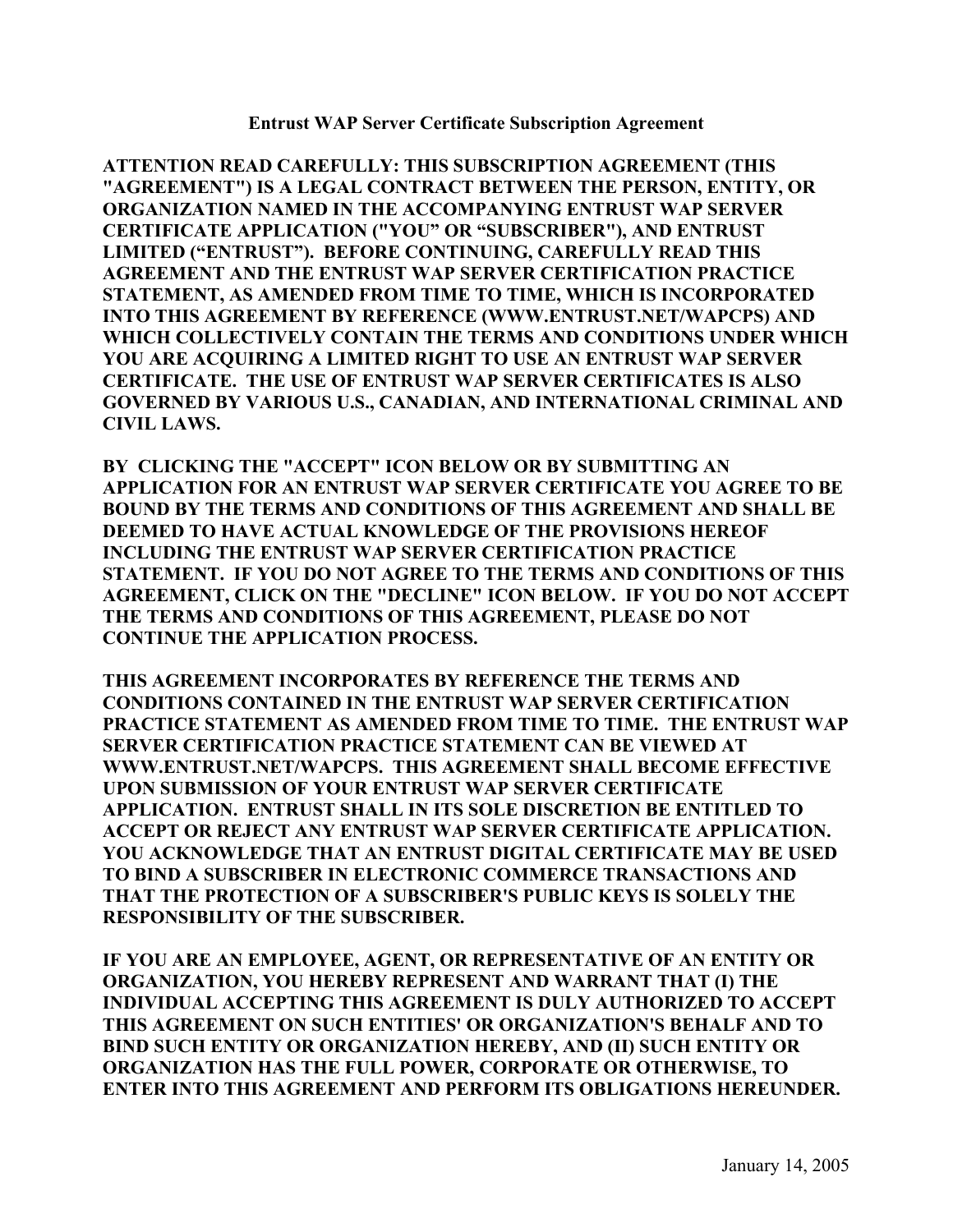**1. Issuance of Certificate:** Upon receipt of Your Entrust WAP Server Certificate Application, Entrust or a subcontractor acting on behalf of Entrust will perform limited verification (as described in the Entrust WAP Sever Certification Practice Statement) of the information submitted by You in Your Entrust WAP Server Certificate Application. After completing such verification, Entrust may issue an Entrust WAP Server Certificate to You for use as described in the Entrust WAP Server Certification Practice Statement. If Entrust issues an Entrust WAP Server Certificate to You, Entrust will make such Entrust WAP Server Certificate available for You to retrieve.

**2. Roles and Obligations:** In return for payment of the then current price for a license for an Entrust WAP Server Certificate, Entrust shall perform the Certification Authority services described in the Entrust WAP Server Certification Practice Statement. You shall only use Your Entrust WAP Server Certificate as permitted by the Entrust WAP Server Certification Practice Statement and shall comply with all obligations of the Entrust WAP Server Certification Practice Statement. You acknowledge that You understand and have the necessary information to make an informed decision about whether and the extent to which to use digital certificate technology and in particular Entrust WAP Server Certificates. You acknowledge that You have read the Entrust WAP Server Certification Practice Statement and understand the disclaimers of representations, warranties, and conditions, and limitations of liabilities and are making Your own judgment as to whether it is reasonable under the circumstances to use Entrust WAP Server Certificates. You are solely responsible for determining whether to use Entrust WAP Server Certificates and the extent of such use.

**YOU SPECIFICALLY ACKNOWLEDGE THAT REVOCATION OF CERTIFICATES IS NOT SUPPORTED IN VERSION 1.1 OF THE WTLS SPECIFICATION AS PUBLISHED BY THE WIRELESS APPLICATION PROTOCOL FORUM LTD., AND ACCORDINGLY AN ENTRUST WAP SERVER CERTIFICATE MAY CONTAIN (I) INFORMATION THAT HAS CHANGED OR THAT HAS BEEN DETERMINED SUBSEQUENT TO ISSUANCE TO BE INVALID, OR (II) A PUBLIC KEY CORRESPONDING TO A PRIVATE KEY THAT HAS BEEN COMPROMISED. YOU ALSO SPECIFICALLY ACKNOWLEDGE THAT THE ENTRUST WAP CERTIFICATION AUTHORITY WILL NOT BE ABLE TO REVOKE AN ENTRUST WAP SERVER CERTIFICATE IF THERE IS ANY CHANGE IN THE INFORMATION IN SUCH ENTRUST WAP SERVER CERTIFICATE, IF IT IS SUBSEQUENTLY DISCOVERED THAT THE INFORMATION IN SUCH ENTRUST WAP SERVER CERTIFICATE IS INVALID, OR IF THE PRIVATE KEY CORRESPONDING TO THE PUBLIC KEY IN AN ENTRUST WAP SERVER CERTIFICATE HAS BEEN COMPROMISED. YOU ACKNOWLEDGE THAT THE ENTRUST WAP CERTIFICATION AUTHORITY WILL BE UNABLE TO REVOKE SUCH ENTRUST WAP SERVER CERTIFICATE EVEN IF THE ENTRUST WAP CERTIFICATION AUTHORITY IS AWARE OF SUCH CHANGE, INVALIDITY, OR COMPROMISED. YOU ACKNOWLEDGE THAT YOUR DECISION TO USE AN ENTRUST WAP SERVER CERTIFICATE SHALL HAVE BEEN MADE HAVING TAKEN INTO CONSIDERATION SUCH LIMITATIONS WITH RESPECT TO REVOCATION, CHANGED OR INVALID INFORMATION, AND COMPROMISE.**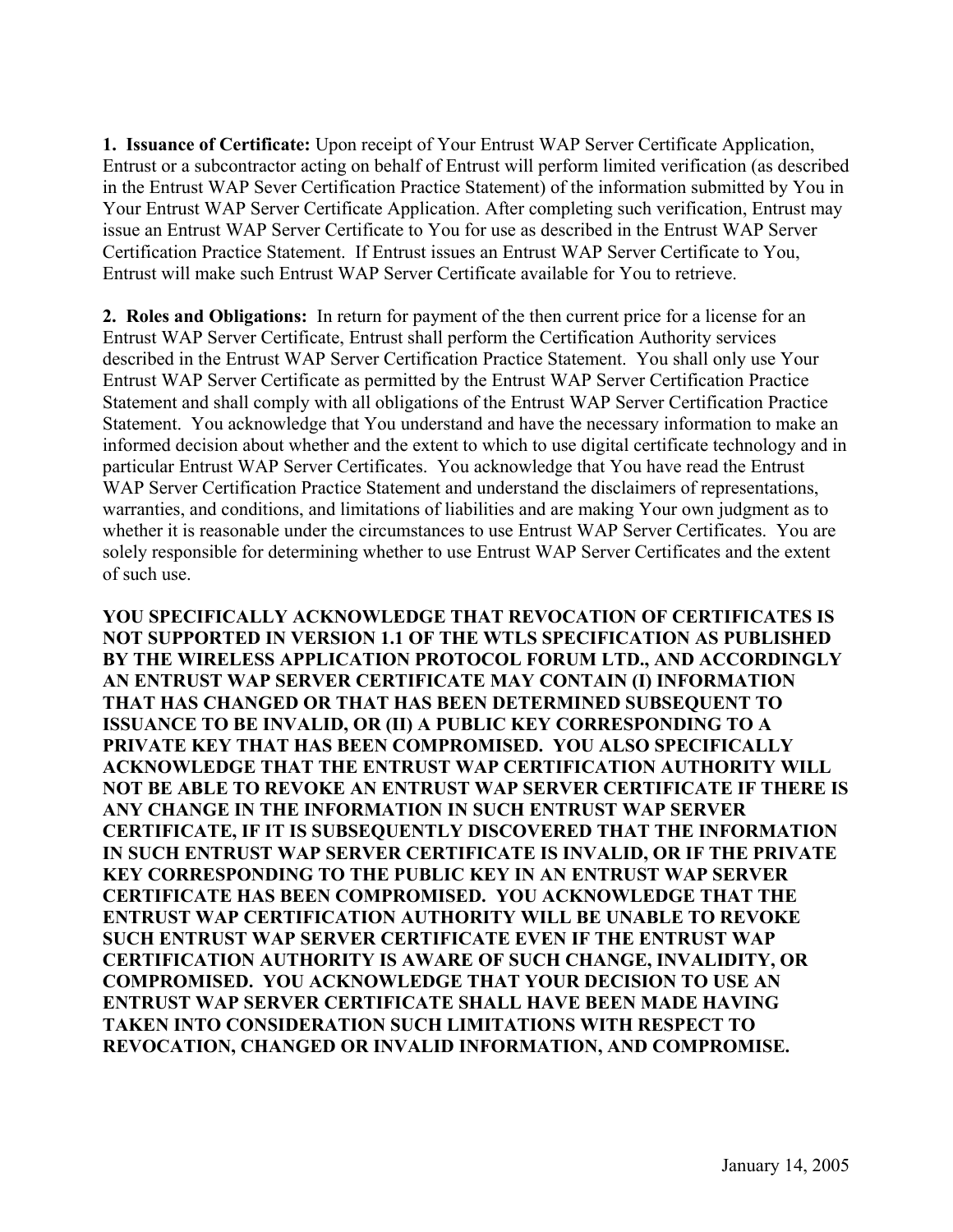**3. Fees:** You shall pay all applicable fees for any Entrust WAP Server Certificates issued to You. Such payment shall be made within thirty (30) days of the receipt of an invoice from Entrust for any such Entrust WAP Server Certificates. In the event that You do not pay the applicable fees for any Entrust WAP Server Certificates issued to You, You shall not be entitled to use such Entrust WAP Server Certificates and Entrust may refused to process any subsequent applications submitted by You for additional Entrust WAP Server Certificates. The fees for Entrust WAP Server Certificates and information or services provided by Entrust in respect to Entrust WAP Server Certificates are set forth in the Entrust WAP Repository. These fees are subject to change, and any such changes shall become immediately after posting in the Entrust Repository. All amounts due under this Agreement must be paid to Entrust Limited or its invoicing affiliate Entrust, Inc., if applicable.

**4. Lifecycle Monitoring Service:** Entrust shall also provide You with a complementary lifecycle monitoring service ("LMS"). The LMS is designed to reduce the chance of disruption of Your service which may be caused by the expiration of the Your Entrust WAP Server Certificate. Entrust shall use commercially reasonable efforts to send an email to the technical contact listed in the information provided to Entrust with Your Entrust WAP Server Certificate Application. Such email will inform Your technical contact that Your Entrust WAP Server Certificate is due to expire shortly. Usually, the email notification will be sent approximately thirty (30) days prior to the date on which Your Entrust WAP Server Certificate is due to expire. In the event that Your contact information changes, You can still receive an LMS email notice if You provide Entrust with updated technical contact information at least sixty (60) days prior to the date that Your Entrust WAP Server Certificate is due to expire. You shall not be eligible for the LMS if Your technical contact information changes and Entrust is not informed of such change within the time period set forth above.

**5. DISCLAIMER OF WARRANTY: EXCEPT FOR THE EXPLICIT REPRESENTATIONS, WARRANTIES, AND CONDITIONS PROVIDED IN THIS AGREEMENT AND THE ENTRUST WAP SERVER CERTIFICATION PRACTICE STATEMENT, ENTRUST WAP SERVER CERTIFICATES AND ANY SERVICES PROVIDED IN RESPECT TO ENTRUST WAP SERVER CERTIFICATES ARE PROVIDED "AS IS", AND NEITHER ENTRUST NOR ANY INDEPENDENT THIRD-PARTY REGISTRATION AUTHORITIES OPERATING UNDER THE ENTRUST WAP SERVER CERTIFICATION AUTHORITIES, NOR ANY RESELLERS, CO-MARKETERS, OR ANY SUBCONTRACTORS, DISTRIBUTORS, AGENTS, SUPPLIERS, EMPLOYEES, OR DIRECTORS OF ANY OF THE FOREGOING MAKE ANY REPRESENTATIONS OR GIVE ANY WARRANTIES, OR CONDITIONS, WHETHER EXPRESS, IMPLIED, STATUTORY, BY USAGE OF TRADE, OR OTHERWISE, AND ENTRUST, ALL INDEPENDENT THIRD-PARTY REGISTRATION AUTHORITIES OPERATING UNDER THE ENTRUST WAP SERVER CERTIFICATION AUTHORITIES, ALL RESELLERS OR CO-MARKETERS, AND ANY SUBCONTRACTORS, DISTRIBUTORS, AGENTS, SUPPLIERS, EMPLOYEES, OR DIRECTORS OF ANY OF THE FOREGOING SPECIFICALLY DISCLAIM ANY AND ALL REPRESENTATIONS, WARRANTIES, AND CONDITIONS OF MERCHANTABILITY, NON-INFRINGEMENT, TITLE, SATISFACTORY QUALITY, OR FITNESS FOR A PARTICULAR PURPOSE. EXCEPT FOR THE EXPLICIT**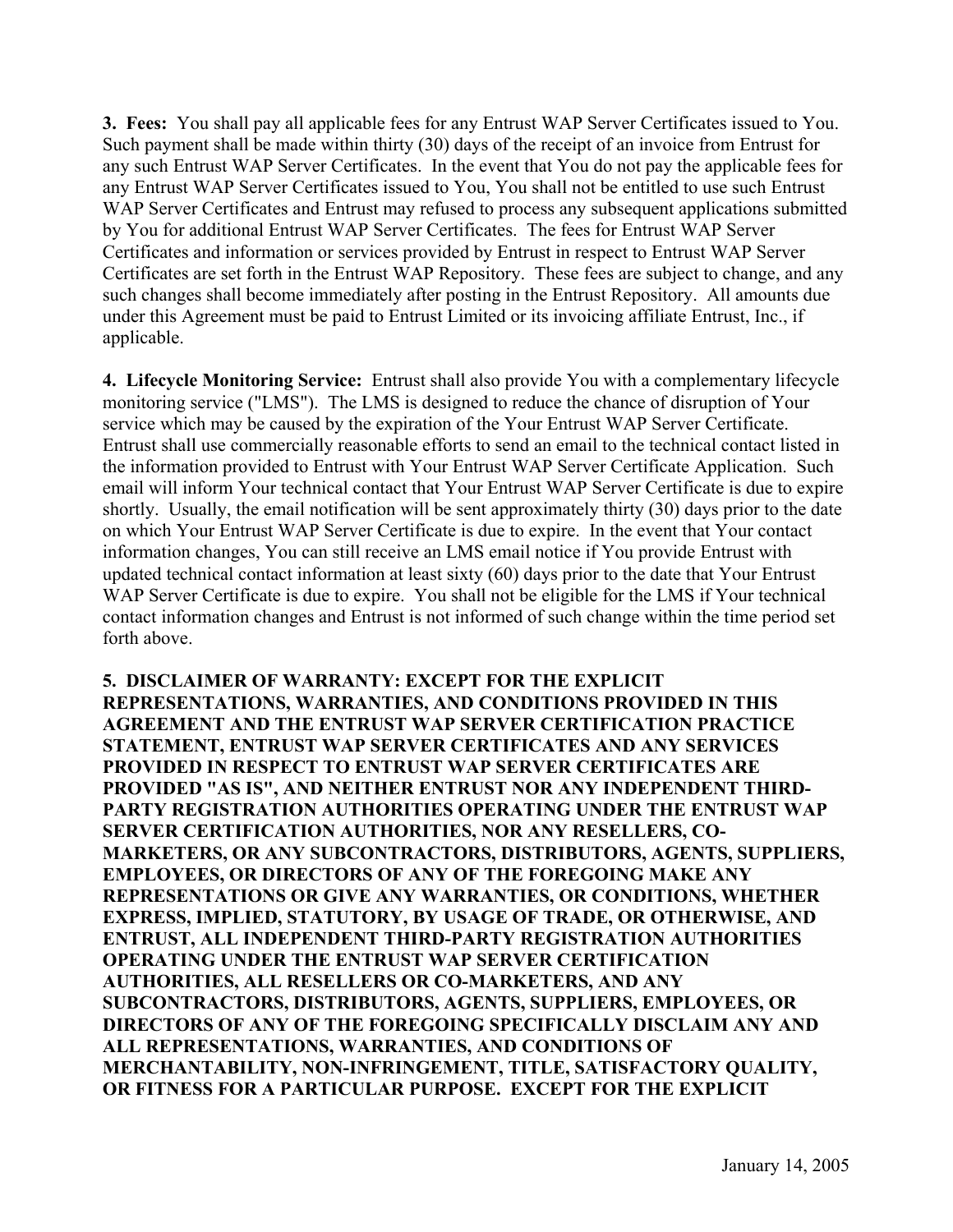**REPRESENTATIONS, WARRANTIES AND CONDITIONS CONTAINED IN THIS AGREEMENT AND IN THE ENTRUST WAP SERVER CERTIFICATION PRACTICE STATEMENT, THE ENTIRE RISK OF THE USE OF ANY ENTRUST WAP SERVER CERTIFICATES OR ANY SERVICES PROVIDED IN RESPECT ENTRUST WAP SERVER CERTIFICATES OR THE VALIDATION OF DIGITAL SIGNATURES SHALL BE BORNE SOLELY BY YOU.** 

**6. LIMITATION OF LIABILITY: IN NO EVENT SHALL THE TOTAL CUMULATIVE LIABILITY OF ENTRUST, ANY INDEPENDENT THIRD-PARTY REGISTRATION AUTHORITIES OPERATING UNDER THE ENTRUST WAP SERVER CERTIFICATION AUTHORITIES, ANY RESELLERS, OR CO-MARKETERS, OR ANY SUBCONTRACTORS, DISTRIBUTORS, AGENTS, SUPPLIERS, EMPLOYEES, OR DIRECTORS OF ANY OF THE FOREGOING TO YOU ARISING OUT OF OR RELATING TO ANY ENTRUST WAP SERVER CERTIFICATE OR ANY SERVICES PROVIDED IN RESPECT TO ENTRUST WAP SERVER CERTIFICATES, INCLUDING ANY USE OR RELIANCE ON ANY ENTRUST WAP SERVER CERTIFICATE, EXCEED ONE THOUSAND UNITED STATES DOLLARS (\$1000.00 U.S.) ("CUMULATIVE DAMAGE CAP"). THIS LIMITATION SHALL APPLY ON A PER ENTRUST WAP SERVER CERTIFICATE BASIS REGARDLESS OF THE NUMBER OF TRANSACTIONS OR CAUSES OF ACTION ARISING OUT OF OR RELATED TO SUCH ENTRUST WAP SERVER CERTIFICATE OR ANY SERVICES PROVIDED IN RESPECT TO SUCH ENTRUST WAP SERVER CERTIFICATE. THE FOREGOING LIMITATIONS SHALL APPLY TO ANY LIABILITY WHETHER BASED IN CONTRACT (INCLUDING FUNDAMENTAL BREACH), TORT (INCLUDING NEGLIGENCE), LEGISLATION OR ANY OTHER THEORY OF LIABILITY, INCLUDING ANY DIRECT, INDIRECT, SPECIAL, STATUTORY, PUNITIVE, EXEMPLARY, CONSEQUENTIAL, RELIANCE, OR INCIDENTAL DAMAGES.** 

**IN THE EVENT THAT LIABILITY ARISING OUT OF OR RELATING TO AN ENTRUST WAP SERVER CERTIFICATE OR ANY SERVICES PROVIDED IN RESPECT TO AN ENTRUST WAP SERVER CERTIFICATE EXCEEDS THE CUMULATIVE DAMAGE CAP SET FORTH IN THIS SECTION ABOVE, THE AMOUNTS AVAILABLE UNDER THE CUMULATIVE DAMAGE CAP SHALL BE APPORTIONED FIRST TO THE EARLIEST CLAIMS TO ACHIEVE FINAL DISPUTE RESOLUTION UNLESS OTHERWISE ORDERED BY A COURT OF COMPETENT JURISDICTION. IN NO EVENT SHALL ENTRUST OR ANY INDEPENDENT THIRD-PARTY REGISTRATION AUTHORITIES OPERATING UNDER THE ENTRUST WAP SERVER CERTIFICATION AUTHORITIES, OR ANY RESELLERS, CO-MARKETERS, OR ANY SUBCONTRACTORS, DISTRIBUTORS, AGENTS, SUPPLIERS, EMPLOYEES, OR DIRECTORS OF ANY OF THE FOREGOING BE OBLIGATED TO PAY MORE THAN THE CUMULATIVE DAMAGE CAP FOR ANY ENTRUST WAP SERVER CERTIFICATE OR ANY SERVICES PROVIDED IN RESEPCT TO AN ENTRUST WAP SERVER CERTIFICATE REGARDLESS OF APPORTIONMENT AMONG CLAIMANTS.** 

**IN NO EVENT SHALL ENTRUST OR ANY INDEPENDENT THIRD-PARTY REGISTRATION AUTHORITIES OPERATING UNDER THE ENTRUST WAP SERVER**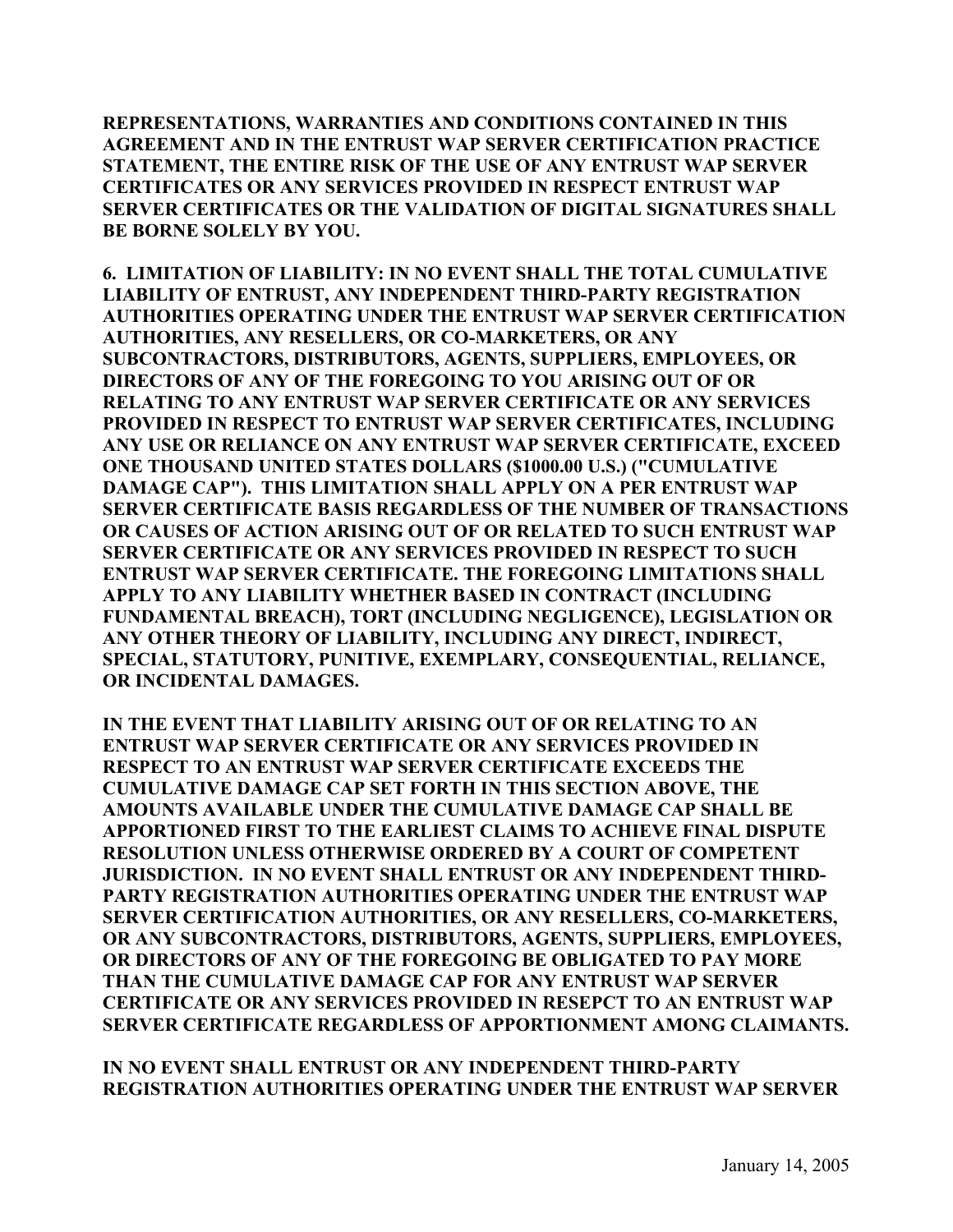**CERTIFICATION AUTHORITIES, OR ANY RESELLERS, CO-MARKETERS, OR ANY SUBCONTRACTORS, DISTRIBUTORS, AGENTS, SUPPLIERS, EMPLOYEES, OR DIRECTORS OF ANY OF THE FOREGOING BE LIABLE FOR ANY INCIDENTAL, SPECIAL, STATUTORY, PUNITIVE, EXEMPLARY, INDIRECT, RELIANCE, OR CONSEQUENTIAL DAMAGES (INCLUDING, WITHOUT LIMITATION, DAMAGES FOR LOSS OF BUSINESS, LOSS OF BUSINESS OPPORTUNITIES, LOSS OF GOODWILL, LOSS OF PROFITS, BUSINESS INTERRUPTION, LOSS OF DATA, LOST SAVINGS OR OTHER SIMILAR PECUNIARY LOSS) WHETHER ARISING FROM CONTRACT (INCLUDING FUNDAMENTAL BREACH), TORT (INCLUDING NEGLIGENCE), LEGISLATION OR ANY OTHER THEORY OF LIABILITY.** 

**THE FOREGOING LIMITATIONS SHALL APPLY NOTWITHSTANDING THE FAILURE OF ESSENTIAL PURPOSE OF ANY LIMITED REMEDY STATED HEREIN AND EVEN IF ENTRUST OR ANY INDEPENDENT THIRD-PARTY REGISTRATION AUTHORITY OPERATING UNDER AN ENTRUST WAP SERVER CERTIFICATION AUTHORITY, OR ANY RESELLERS, CO-MARKETERS, OR ANY SUBCONTRACTORS, DISTRIBUTORS, AGENTS, SUPPLIERS, EMPLOYEES, OR DIRECTORS OF ANY OF THE FOREGOING HAVE BEEN ADVISED OF THE POSSIBILITY OF THOSE DAMAGES.** 

**SOME JURISDICTIONS DO NOT ALLOW THE EXCLUSION OR LIMITATION OF LIABILITY FOR CONSEQUENTIAL OR INCIDENTAL DAMAGES, SO THESE LIMITATIONS SET FORTH ABOVE MAY NOT APPLY TO YOU. THE DISCLAIMERS OF REPRESENTATIONS, WARRANTIES, AND CONDITIONS AND THE LIMITATIONS OF LIABILITY IN THIS AGREMEENT AND IN THE ENTRUST WAP SERVER CERTIFICATION PRACTICE STATEMENT CONSTITUTE AN ESSENTIAL PART OF THIS AGREEMENT, THE ENTRUST WAP SERVER CERTIFICATION PRACTICE STATEMENT, ANY OTHER SUBSCRIPTION AGREEMENTS, AND ANY RELYING PARTY AGREEMENTS. YOU ACKNOWLEDGE THAT BUT FOR THESE DISCLAIMERS OF REPRESENTATIONS, WARRANTIES, AND CONDITIONS AND LIMITATIONS OF LIABILITY, ENTRUST WOULD NOT ISSUE ENTRUST WAP SERVER CERTIFICATES TO SUBSCRIBERS AND NEITHER ENTRUST NOR ANY ANY INDEPENDENT THIRD-PARTY REGISTRATION AUTHORITIES OPERATING UNDER AN ENTRUST WAP SERVER CERTIFICATION AUTHORITY, NOR ANY RESELLERS, CO-MARKETERS, OR ANY SUBCONTRACTORS, DISTRIBUTORS, AGENTS, SUPPLIERS, EMPLOYEES, OR DIRECTORS OF ANY OF THE FOREGOING WOULD PROVIDE SERVICES IN RESPECT TO ENTRUST WAP SERVER CERTIFICATES AND THAT THESE PROVISIONS PROVIDE FOR A REASONABLE ALLOCATION OF RISK.**

**7. Term:** This Agreement shall continue for as long as You use the Entrust WAP Server Certificate issued to You, however, it shall terminate if You fail to comply with any of the material terms or conditions of this Agreement or the Entrust WAP Server Certification Practice Statement. This Agreement shall terminate upon expiration of Your Entrust WAP Server Certificate. You must, upon expiration of Your Entrust WAP Server Certificate, or upon termination of this Agreement, cease all use of Your Entrust WAP Server Certificate and remove it from the devices